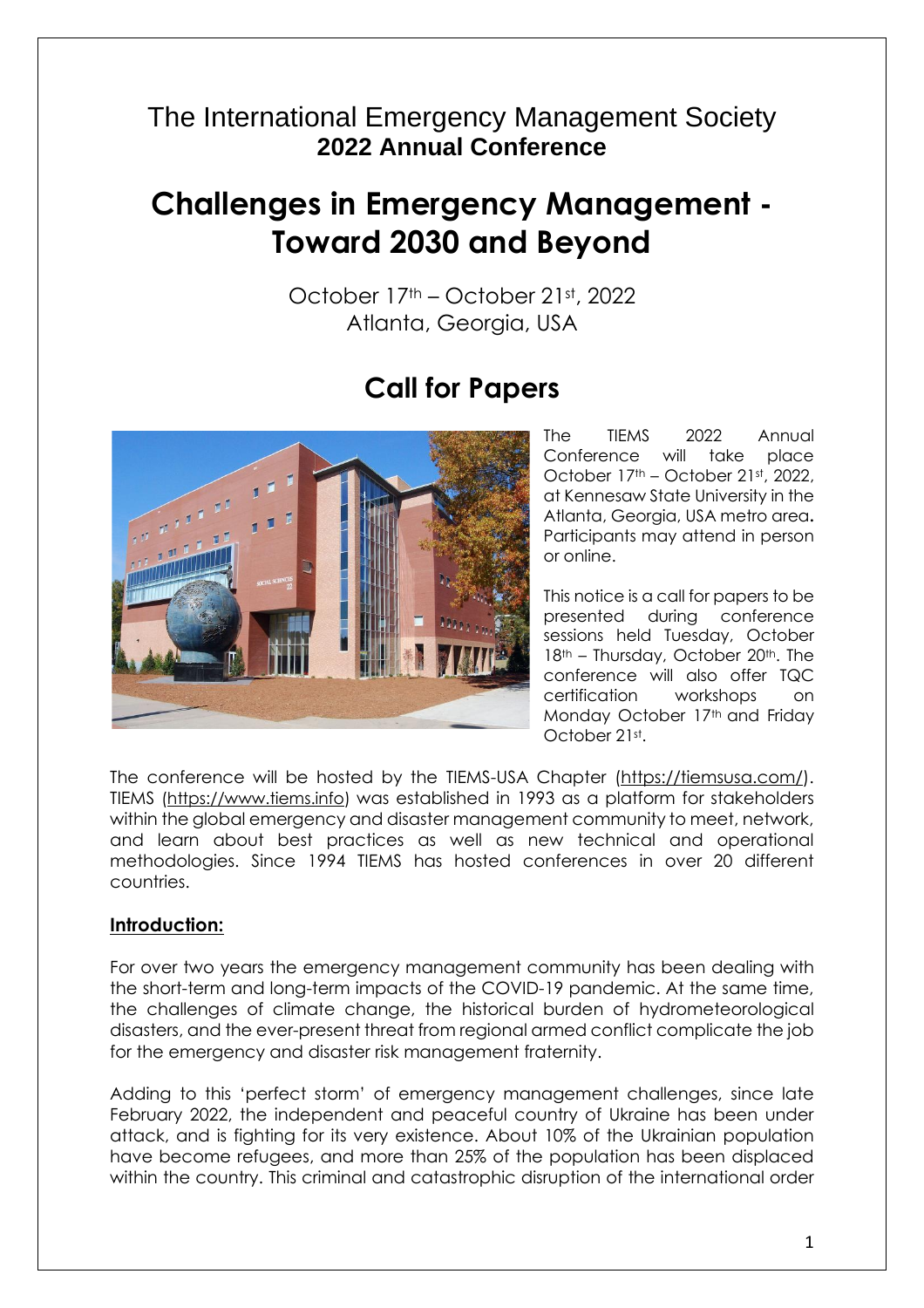has added immense challenges for emergency managers, who must deal with issues such as refugee support, emergency medical supplies, providing water and sanitation, as well as the longer-term impacts on global food supply and international governance.

It is crucial that emergency and disaster management practitioners build, develop, and enhance their approaches, tools, and capabilities to meet these challenges facing us today. In addition, we must evolve our capabilities to respond to the future reflected in the UN's Sustainable Development Goals (SDGs) and Climate Change Conference of the Parties (COP26), the Fourth Industrial Revolution (4IR), and the implementation of the Sendai framework. All this points to the need for a new paradigm of emergency and disaster management, to move us toward 2030 and beyond.

In this context TIEMS extends an invitation to all emergency management practitioners, researchers, educators, officials, technology developers, and other stakeholders to join us in the Atlanta metropolitan area for the 2022 Annual TIEMS Conference.

The main topic of the conference is: *Challenges in Emergency Management -* **Toward 2030 and Beyond.** Papers are solicited in the following topics (other relevant topics will also be considered):

- Sendai Framework implementation and emergency management
- Armed conflict and the implications for emergency management
- Making cities smart and resilient to meet health, climate, and energy challenges
- Adaptation of rescue and response forces to climate and energy change
- Energy security and emergency management in the context of the UN's SDGs
- Food security and emergency management in the context of SDGs
- Triggers for international conflicts and cascading emergency management considerations, e.g., the Ukraine conflict
- Gender aspects of emergency management and disaster risk reduction
- $\bullet$  Ethics of emergency management in 21st century
- Refugee health and immigration implications for emergency management
- Food security and emergency management
- International humanitarian law, its application, and the equality of states in terms of international justice
- Crisis management and the politics of emergency response
- How warfare affects emergency management
- New resilience policies: how institutions can act towards a shared agenda for action
- Managing uncertainty in emergency and disaster management
- Citizen preparedness: how to make people part of a genuine culture of resilience
- Artificial Intelligence (AI), new technologies, and cybersecurity to mitigate new emergency management challenges
- How new emergencies impact the safety and security of first responders
- Other subjects related to the previous topics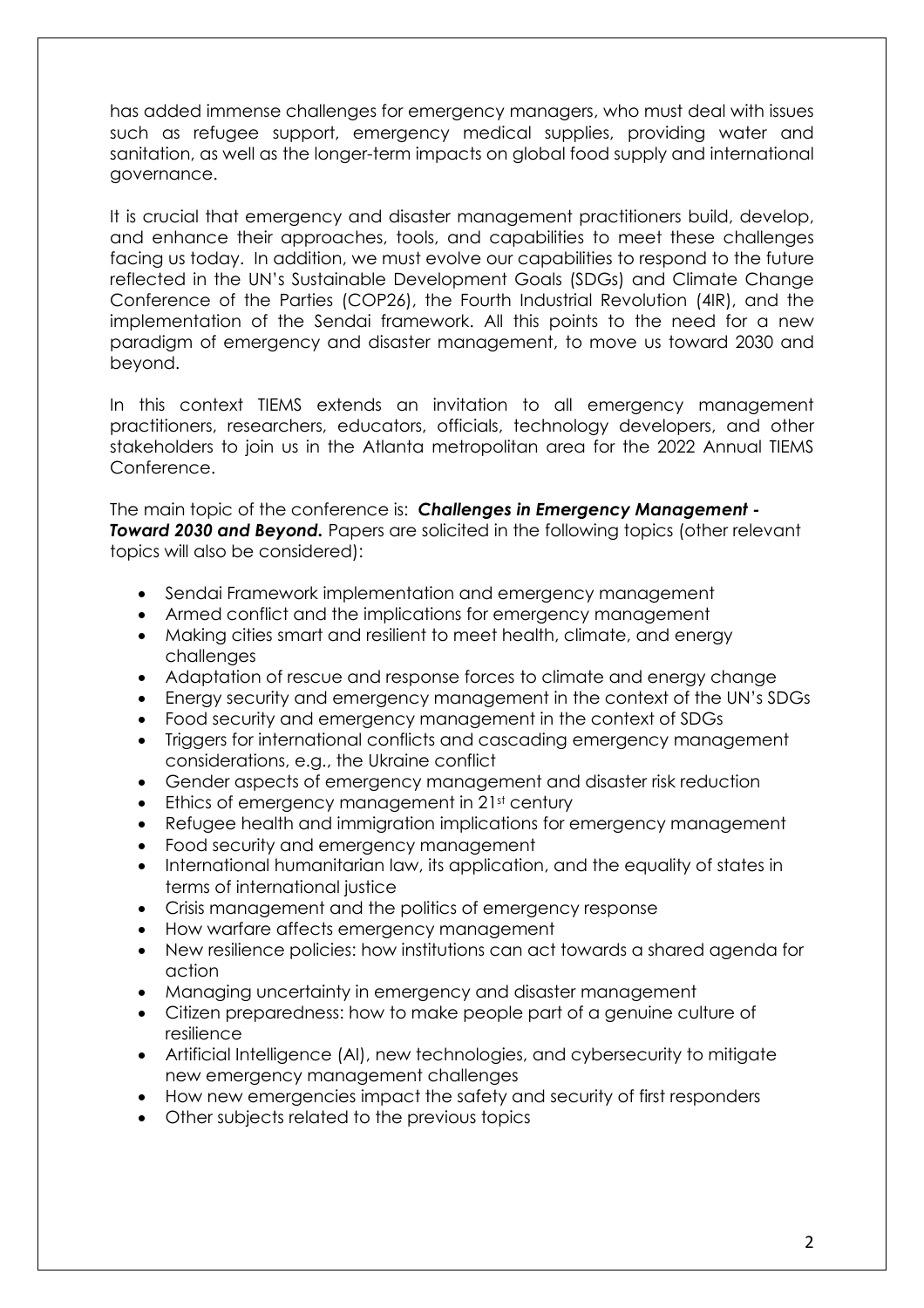## **Call for Papers**

There will be two types of papers given during the Tuesday, Wednesday, and Thursday sessions at the conference:

- **Completed or ongoing academic research** for this type of paper the author(s) final submissions to the conference will be a full, publishable paper, and PowerPoint slides summarizing the paper. The paper will be presented at the conference either as one of the 20-minute presentations in a themed session, or less formally at a poster session. The best of these papers will be published through the TIEMS website and several collaborating journals
- **Practitioner's talks** we strongly encourage submissions describing real-world experiences, case studies, and lessons learnt for this TIEMS conference. For this type of paper, the author(s) final submission will be PowerPoint slides. The conference presentation will be either as one of the 20-minute presentations in a themed session, or less formally at a poster session.

Video recordings will be produced from the conference presentations and shared after the conference.

We are currently soliciting **abstracts** for both types of papers:

- Abstracts for academic research should be a maximum of 1000 words
- Abstracts for practitioner's talk should be 200 500 words.

Abstracts should be submitted to **[EasyChair](https://easychair.org/conferences/?conf=tiemsac2022)** according to the following template: [**[Abstract Template](https://www.tiems.info/images/pdf/TIEMS_2022_Annual_Template_abstract_TIEMS_2022.doc)**].

Full papers should be submitted according to the following template: [**[Paper](https://www.tiems.info/images/pdf/TIEMS_2022_Annual_Template_paper_TIEMS_2022.doc)  [Template](https://www.tiems.info/images/pdf/TIEMS_2022_Annual_Template_paper_TIEMS_2022.doc)**].

The schedule for abstract and paper submission is as follows:

| <b>Milestone</b>                                                          | <b>Type of Paper</b>     |                           |  |  |
|---------------------------------------------------------------------------|--------------------------|---------------------------|--|--|
|                                                                           | <b>Academic research</b> | <b>Practitioners talk</b> |  |  |
| Abstract submission                                                       | July 15th 2022           | July 30th, 2022           |  |  |
| Notification of acceptance                                                | July 30th 2022           | August 15th, 2022         |  |  |
| Full paper submission or<br>PowerPoint presentations                      | August 30th, 2022        | September 30th, 2021      |  |  |
| Notification of peer-review result<br>for academic papers                 | September 15th, 2022     |                           |  |  |
| Submission of final academic<br>papers in the TIEMS proceedings<br>format | October 1st, 2022        |                           |  |  |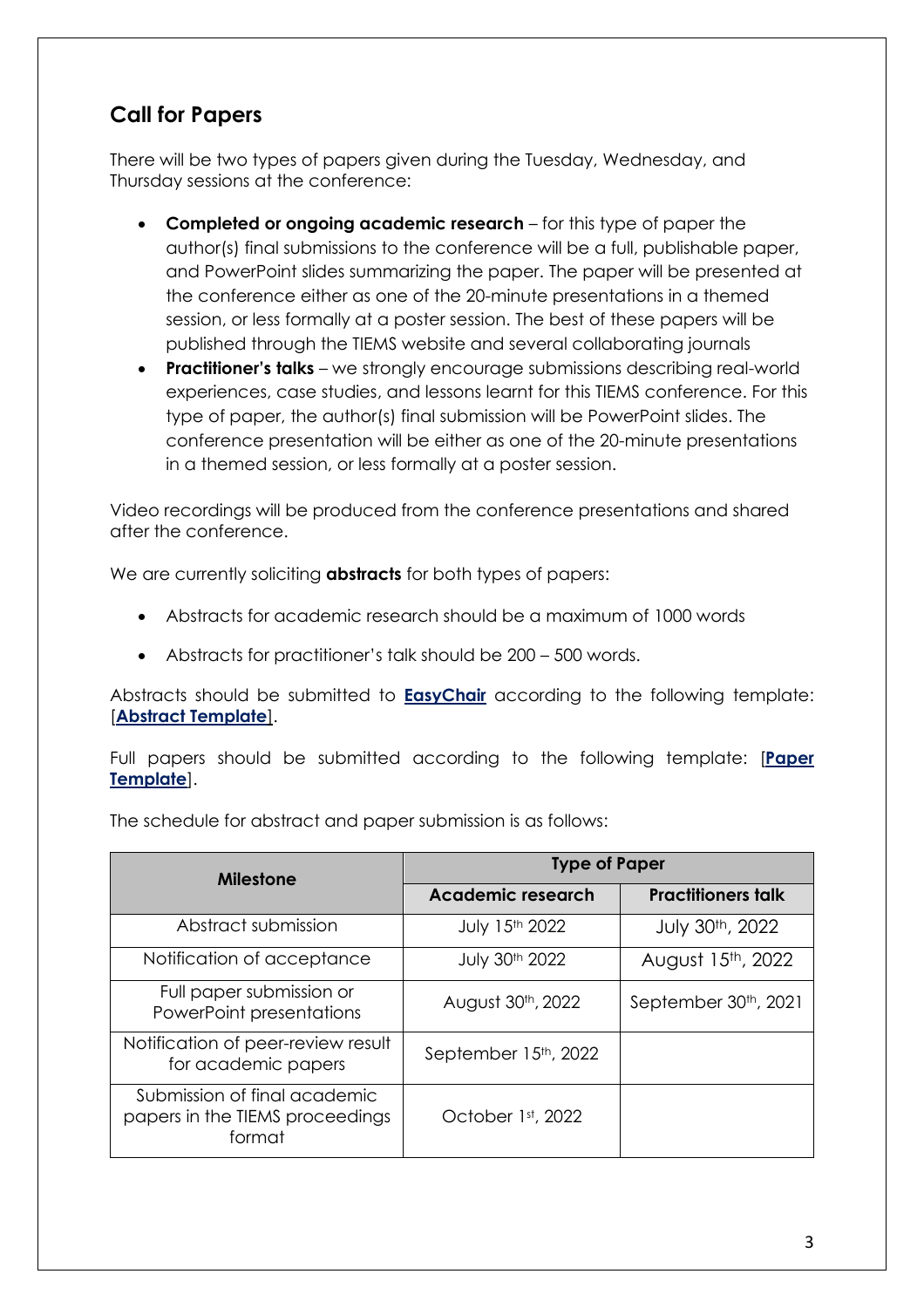Once submitted, abstracts and papers will be distributed for evaluation among the pool of reviewers according to their domain of expertise and the topics addressed by the paper. Practitioner submissions will be reviewed according to relevance and ability to contribute to discussions rather than by standard academic criteria.

### **Scientific Committee**

- K. Harald, Drager TIEMS President
- Meen Bahadur Poudyal Chhetri President of the Nepal Center for the Disaster Management (NCDM), **chair of the committee**
- Professor Vinod Menon TIEMS Regional Director for Asia and reviewer
- Professor Snježana Knezić TIEMS Director for Research and Acting Vice-President, Croatia reviewer **+ proceedings publication**
- Professor George Markowsky, PhD TIEMS USA Chapter President
- Jean-Paul Monet, TIEMS Regional Director for Europe
- Dr. Thomas Robertson, TIEMS Regional Director for North America and TIEMS USA Chapter Board Secretary/Treasurer
- Jaroslav Pejcoch TIEMS Secretary
- Dr. Roman Tandlich, South Africa, TIEMS Regional Director for Africa and **reviewer + proceedings publication.**

# **Local Organizing Committee:**

- Professor George Markowsky, PhD President of the TIEMS USA Chapter
- Dr. Joe Leitmann, Vice President of the TIEMS USA Chapter
- Dr. Thomas Robertson, TIEMS Regional Director for North America and TIEMS USA Chapter Board Secretary/Treasurer
- Dr. Joseph Pollack TIEMS USA Chapter Board Member
- Colonel (Retired) Larry Porter, Ph.D., CEM, TQC TIEMS USA Chapter Board Member.

## **TIEMS 2022 Annual Conference Hybrid Program Concept**

The conference will be presented in a hybrid concept, with physical participation and the possibility to join virtually. A program for the whole week  $17<sup>th</sup> - 21<sup>st</sup>$  October will be provided. A Pre-conference Tour to a local emergency management center is being arranged on Monday, and a guided tour in Atlanta and the surrounding area is planned for Friday. Monday and Friday may also be used for virtual presentations of submitted papers, for those who are not able to travel to Atlanta to participate physically.

Each evening during the conference in Atlanta there will be a social event, allowing time for participants to network and get to know each other better, and to learn more about the local culture and cuisine of Georgia.

Furthermore, TIEMS International Qualification Certifications (TQC & TQAC) are gaining strong interest worldwide, and candidates from 9 countries, USA, Japan, Australia, India, South Africa, Jordan, Nigeria, China, and Botswana, are already certified or undergoing the certification process.